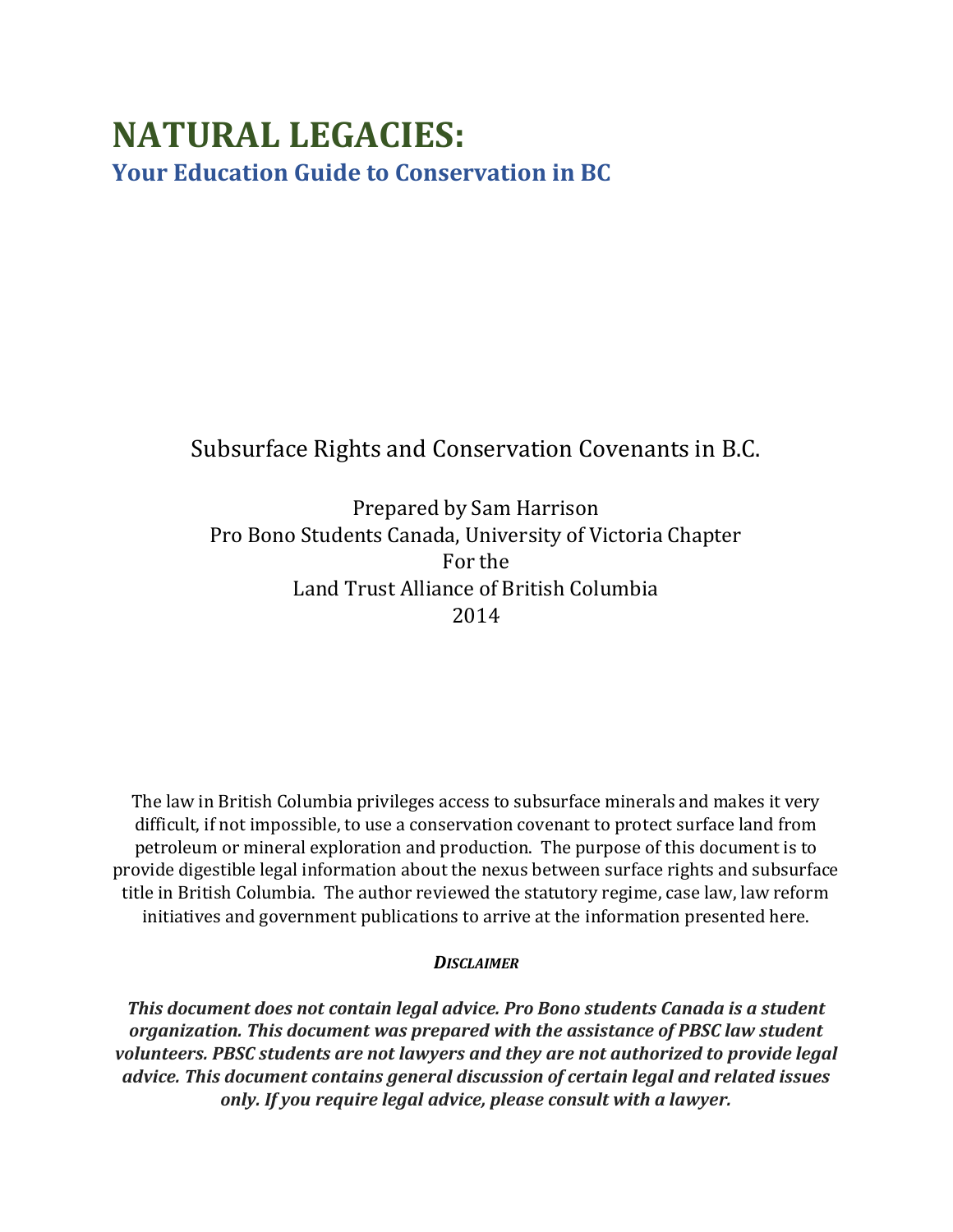# **Subsurface Rights and Conservation Covenants in BC**

| Oil and Gas Tenure and Conservation Covenants in BC  3                        |
|-------------------------------------------------------------------------------|
| What is the difference between surface and subsurface rights?  3              |
|                                                                               |
| What rights come with ownership of oil and gas tenure?  4                     |
| What rights to exclude access to subsurface oil and gas tenure come with      |
| How does a new O&G tenure affect an existing conservation covenant?  5        |
| How does an existing O&G tenure affect the introduction of a covenant?  5     |
|                                                                               |
|                                                                               |
| What possible ways exist to protect private property from oil and gas         |
|                                                                               |
|                                                                               |
|                                                                               |
|                                                                               |
|                                                                               |
|                                                                               |
|                                                                               |
|                                                                               |
|                                                                               |
|                                                                               |
|                                                                               |
|                                                                               |
| How does a new mineral claim affect an existing covenant?  10                 |
| How does an existing mineral claim affect the registration of a new covenant? |
|                                                                               |
|                                                                               |
| Possible ways of protecting private property from mineral development 11      |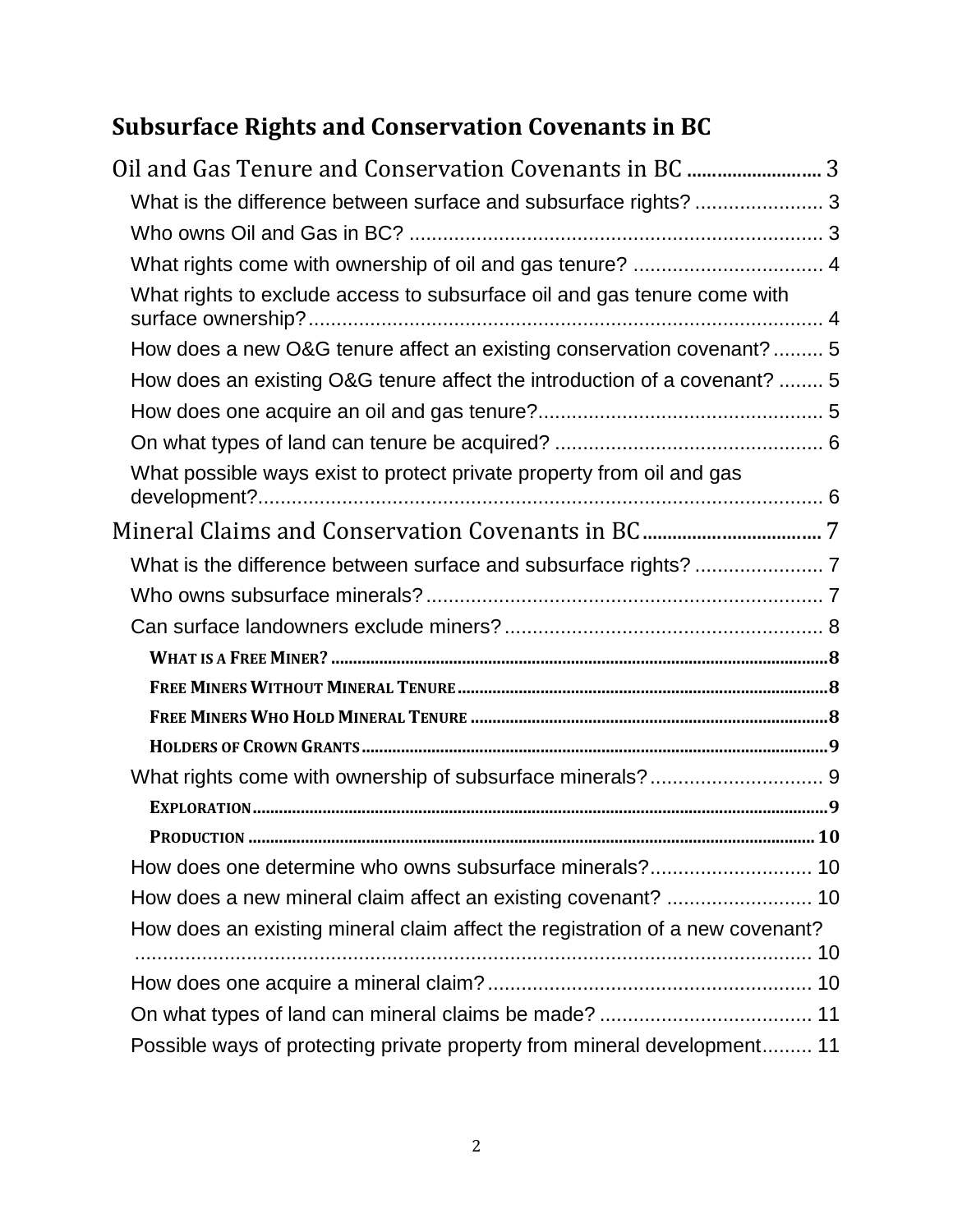# <span id="page-2-0"></span>Oil and Gas Tenure and Conservation Covenants in BC

# <span id="page-2-1"></span>What is the difference between surface and subsurface rights?

Quite simply, surface rights refer to any right in land that is not a mining right. A person who owns surface rights is a person to whom the surface rights of land have been granted, sold, leased or located.<sup>1</sup> Mineral and petroleum rights relate to the resources located in, on or under a piece of land.

The Government of B.C. has granted subsurface rights to minerals and petroleum in British Columbia separately from surface rights since the 1890s. This means that most fee simple titles to property do not include the subsurface rights. Some small areas of the province that were colonized early, such as parts of Vancouver Island and the Fraser Valley still have linked surface and subsurface rights, but it is rare.2 Subsurface oil and gas rights on Crown and fee simple land, some 99 plus percent of the province, are owned by the province and sold by auction to the highest bidder.<sup>3</sup>

# <span id="page-2-2"></span>Who owns Oil and Gas in BC?

Where subsurface oil and gas rights in BC have not been expressly granted to the surface owner they are owned by the provincial government and are sold by tenure auction. The province owns most subsurface oil and gas rights. Landowners can use the Petroleum Tenure Online website [www.ptonline.gov.bc.ca](http://www.ptonline.gov.bc.ca/) to ascertain who owns the resources under their land.<sup>4</sup>

According to the Supreme Court decision in *Delgamuukw* aboriginal title is protected by s.35 of the *Constitution Act, 1982*. <sup>5</sup> Oil and gas beneath land subject to aboriginal title has by definition not been surrendered to the Crown and remains the property of the relevant band. Therefore, one view is that if a particular area is found to be subject to aboriginal title, the land, or the subsurface rights, must first be surrendered to the Crown before being sold to a third party.<sup>6</sup> As there are no proven aboriginal title claims as yet in Canada this situation has not yet specifically arisen.

aandc.gc.ca/eng/1100100014174/1100100014179>.

 $\overline{a}$ 

<sup>&</sup>lt;sup>1</sup> Lara McGuire and Jonquille Pak, "Understanding Mining Rights in Ontario" online: Canary Institute <http://www.canaryinstitute.ca/publications/Understanding\_Mining\_Rts.pdf>.cc

<sup>&</sup>lt;sup>2</sup> "Petroleum and Natural Gas Rights in British Columbia" online: BC Ministry of Energy and Mines <http://www.empr.gov.bc.ca/Titles/OGTitles/Documents/PNGrightsinBC.pdf>.

<sup>&</sup>lt;sup>3</sup> "Petroleum and Natural Gas Rights in British Columbia" online: BC Ministry of Energy and Mines <http://www.empr.gov.bc.ca/Titles/OGTitles/Documents/PNGrightsinBC.pdf>.

<sup>4</sup> "Petroleum Titles Online" online: Ministry of Energy <https://www.ptonline.gov.bc.ca/defaultssl.htm>.

<sup>5</sup> "Resolving Aboriginal Claims – A Practical Guide to Canadian Experiences" online: Ministry of Aboriginal Affairs and Northern Development Canada <http://www.aadnc-

<sup>6</sup> Brian Slattery, "The Nature of Aboriginal Title", in Owen Lippert ed., *Beyond the Nass Valley: National Implications of the Supreme Court's* Delgamuukw *Decision* (Vancouver: Fraser Institute, 2000), pages 17–18.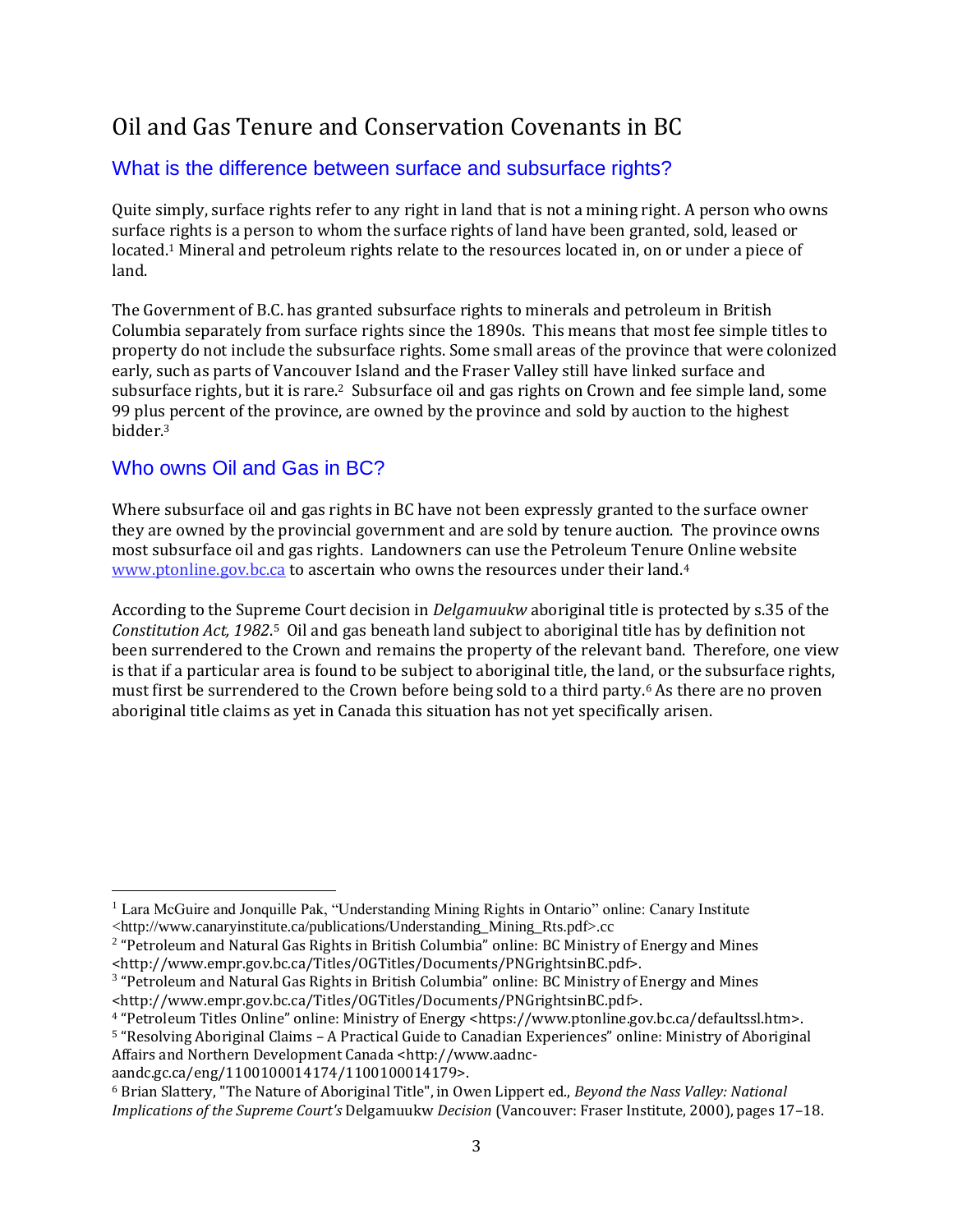# <span id="page-3-0"></span>What rights come with ownership of oil and gas tenure?

Ownership of an oil and gas tenure confers rights to the exploration, development, and production of those resources.7 The entity, usually a corporation, holding the tenure has the right to:

- Apply to the Oil and Gas Commission for permits related to oil and gas extraction activities including pipeline and road construction;<sup>8</sup>
- Surface access for exploration, development, and production. This is acquired through an agreement with a private landowner, or a right of entry order from the Surface Rights Board;<sup>9</sup>
- Construction and operation of flow lines.<sup>10</sup> Larger pipelines require expropriation in accordance with the *Expropriation Act*; 11

## <span id="page-3-1"></span>What rights to exclude access to subsurface oil and gas tenure come with surface ownership?

Preventing the holder of subsurface petroleum rights from accessing and extracting those resources is very difficult. If a surface access agreement (such as a lease) is not reached between the landowner and a petroleum tenure or licence holder the Surface Rights Board has the power to make right of entry orders awarding the rights holder with surface access.<sup>12</sup> This process is conducted through mediation or arbitration and may result in the subsurface rights holder paying rent, compensation, or both, for the access rights.<sup>13</sup>

Landowner consent for a land survey is not necessary, though it is recommended.<sup>14</sup> Consent from the landowner must be obtained before access for the purposes of a seismic survey.<sup>15</sup> If the land in question is part of the Agricultural Land Reserve the owner of subsurface resources must apply to the Agricultural Land Commission for a permit to use the land for non-farm use. The Agricultural

 $\overline{a}$ 

<sup>13</sup> "Oil and Gas Orders" online: Surface Rights Board of British Columbia

<sup>7</sup> "Surface Rights in British Columbia" online: Oil and Gas Commission

<sup>&</sup>lt;http://www.llbc.leg.bc.ca/public/pubdocs/bcdocs/373369/surface\_rights.pdf>.

<sup>8</sup> "Discussion paper on the tenure provisions of the *Petroleum and Natural Gas Act*" online: Ministry of Energy and Mines

<sup>&</sup>lt;http://www.empr.gov.bc.ca/Titles/OGTitles/OtherPublications/Documents/PNG%20Tenure%20Discussio n%20Paper.pdf>.

<sup>9</sup> *Petroleum and Natural Gas Act,* RSBC 1996, c 361, ss 142, 159.

<sup>10</sup> "Surface Rights in British Columbia" online: Oil and Gas Commission

<sup>&</sup>lt;http://www.llbc.leg.bc.ca/public/pubdocs/bcdocs/373369/surface\_rights.pdf>.

<sup>11</sup> *Oil and Gas Activities Act* SBC 2008 c 36, s 34.

<sup>12</sup> *Petroleum and Natural Gas Act,* RSBC 1996, c 361, s 159; "Oil and Gas Orders" online: Surface Rights Board of British Columbia <http://www.surfacerightsboard.bc.ca/BoardDecisions/#2006>.

<sup>&</sup>lt;http://www.surfacerightsboard.bc.ca/BoardDecisions/#2006>; "Information for Landowners" online: Ministry of Energy, Mines and Natural Gas <http://www.empr.gov.bc.ca/Titles/OGTitles/Documents/LON\_Document.pdf>. <sup>14</sup> "Standard Surface Lease Agreement Q & A Companion Document online: Ministry of Energy, Mines and Natural

Gas <http://www.farmersadvocate.ca/documents/BC\_Standard\_Surface\_Lease\_Agreement.pdf>.

<sup>&</sup>lt;sup>15</sup> "Standard Surface Lease Agreement Q & A Companion Document online: Ministry of Energy, Mines and Natural Gas <http://www.farmersadvocate.ca/documents/BC\_Standard\_Surface\_Lease\_Agreement.pdf>; *Petroleum and Natural Gas Act,* RSBC 1996, c 361, s 144; "Landowner's Information Guide" online: Oil and Gas Commission of British Columbia, page 27 <htt://www.bcogc.ca/node/11032/download>.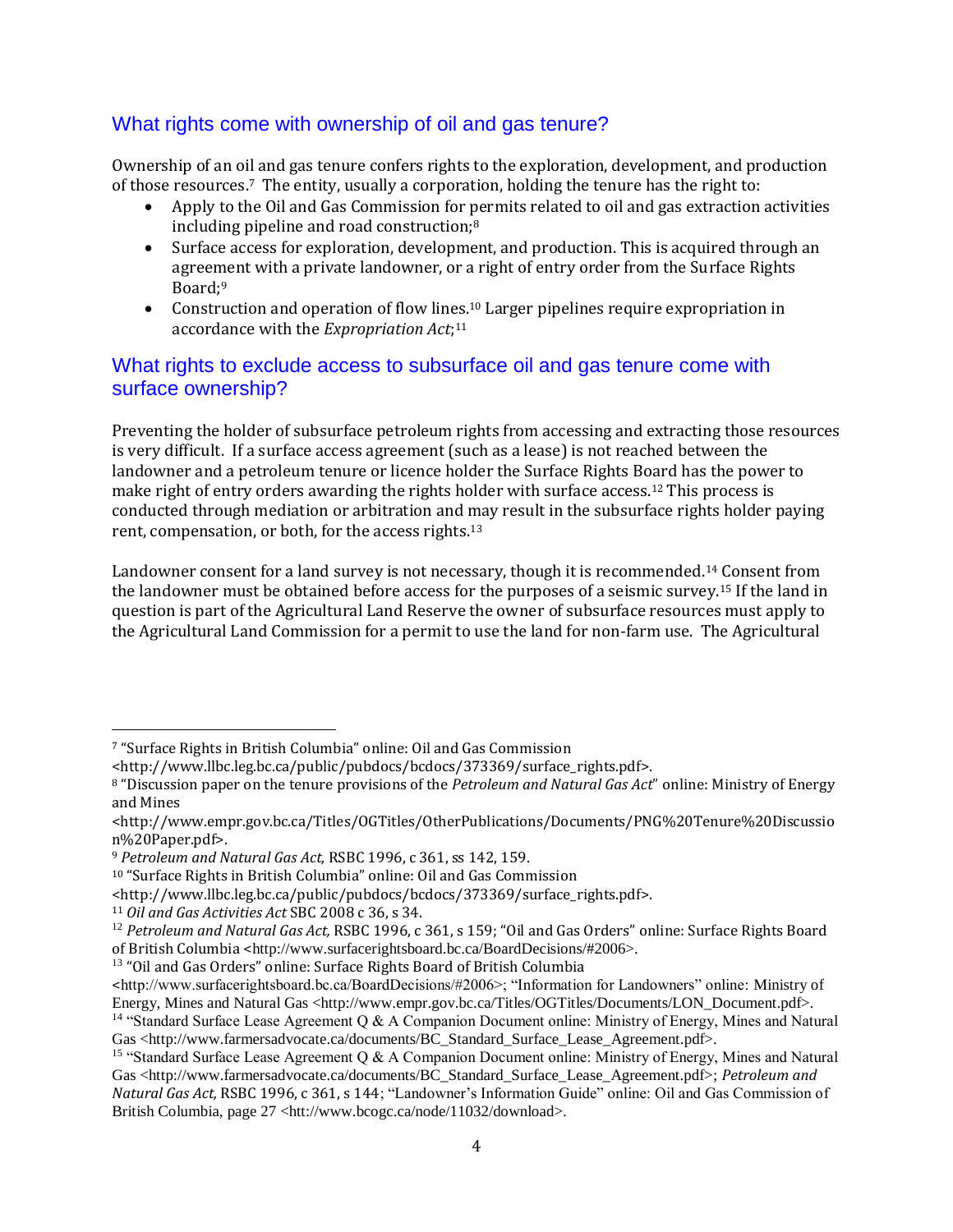Land Commission recently delegated its decision making power to the Oil and Gas Commission in the Peace River Region.<sup>16</sup>

# <span id="page-4-0"></span>How does a new O&G tenure affect an existing conservation covenant?

A covenant created under s.219 of the *Land Title Act* will not prevent surface access for exploration and extraction of a subsurface resource even if the covenant is in place before the oil and gas tenure is acquired.17 According to the *Petroleum and Natural Gas Act* the Surface Rights Board has jurisdiction to issue a right of entry order as long as the purpose relates to oil and gas activities.<sup>18</sup>

If the subsurface rights are owned with the surface rights then it may be possible for a conservation covenant to be placed on them, but they must be owned rather than tenured as certain work requirements are attached to holding a tenure.19 Based on landowner feedback in the pre tenure sale stage the Ministry of Natural Gas Development *may* place specific conditions on the exploration and extraction of oil and gas on conservation covenanted land, but there is no legal guarantee.<sup>20</sup>

The situation is much the same in Alberta where s. 21 of the *Environmental Protection and Enhancement Act* allows for conservation covenants but does not protect them from oil and gas activity.<sup>21</sup>

# <span id="page-4-1"></span>How does an existing O&G tenure affect the introduction of a covenant?

There does not appear to be anything preventing the placement of a conservation covenant on the surface of private land where the subsurface has already been tenured. However, as when subsurface oil and gas rights are tenured underneath an existing covenant, the new covenant will be unenforceable against exploration and extraction of the petroleum resource in question. Generally, if the proposed covenant is in a part of the province that is likely to see oil and gas activities (such as where tenure has already been sold) the parties must carefully assess the likelihood of oil and gas development on the covenant lands.<sup>22</sup>

#### <span id="page-4-2"></span>How does one acquire an oil and gas tenure?

 $\overline{a}$ 

Tenure to Oil and Gas resources can be acquired through an online bidding process found at [https://www.ptonline.gov.bc.ca/defaultssl.htm.](https://www.ptonline.gov.bc.ca/defaultssl.htm) This is the same site where users can determine whether any other party owns the subsurface rights beneath their property using the BC

<sup>18</sup> *Petroleum and Natural Gas Act,* RSBC 1996, c 361, ss 142, 147, 159.

<sup>&</sup>lt;sup>16</sup> "Questions and Answers on the Delegation Agreement for Oil and Gas Uses in the Agricultural Land Reserve Peace River Regional District and Northern Rockies Regional Municipality" online: Agricultural Land Commission of British Columbia <http://www.alc.gov.bc.ca/delegation/alc-ogc/ogc-alc-delegation-agreement-qa[1].pdf>.

<sup>17</sup> *Petroleum and Natural Gas Act,* RSBC 1996, c 361, ss 142, 159; *Land Title Act*, RSBC 1996, c 250, s 219(10); *Greening Your Title: A Guide to Best Practices for Conservation Covenants*: 2nd ed, Hilyer & Atkins, 2005 at page 55, West Coast Environmental Law;

<sup>&</sup>lt;http://wcel.org/sites/default/files/publications/Greening%20Your%20Title.pdf>.

<sup>19</sup>*Petroleum and Natural Gas Act,* RSBC 1996, c 361, s 43; BC Reg 95/2004, s 4.

<sup>&</sup>lt;sup>20</sup> "Landowner's Information Guide" online: Oil and Gas Commission of British Columbia, page 27 <http://www.bcogc.ca/node/11032/download>.

<sup>21</sup>Jason Unger, "Legal Aspects of Conservation covenants" pages 1-6, online: Environmental Law Centre < http://www.ealt.ca/media/uploads/LegalAspectsofConservationEasements\_ELc.pdf>.

 $^{22}$  Jason Unger, "Legal Aspects of Conservation covenants" pages 1-6, online: Environmental Law Centre  $\leq$ http://www.ealt.ca/media/uploads/LegalAspectsofConservationEasements\_ELc.pdf>.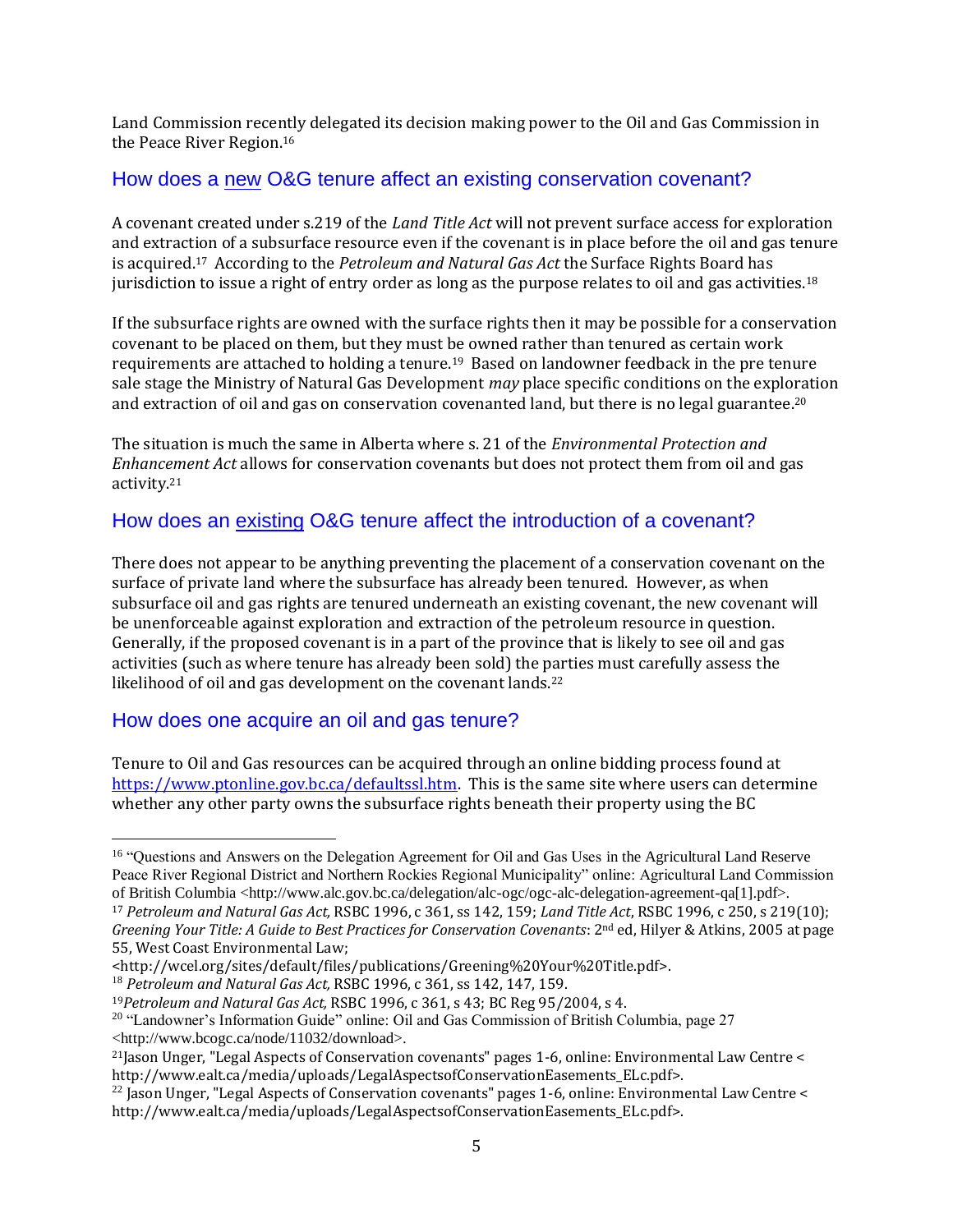Assessment roll. This number can be found on the annual property tax notice, or online at [http://evaluebc.bcassessment.ca/.](http://evaluebc.bcassessment.ca/)

### <span id="page-5-0"></span>On what types of land can tenure be acquired?

The provincial government can only sell tenure to the subsurface rights that it owns, <sup>23</sup> which is under most private property in BC and all Crown land.

It is not totally clear whether First Nations or the federal government own oil and gas under First Nation reserves, but it is clear that the province does not have title to the subsurface rights and cannot lease tenures on reserve or beneath treaty lands.<sup>24</sup> The same is true of other federal lands unless the subsurface rights have been given or sold to the province.

# <span id="page-5-1"></span>What possible ways exist to protect private property from oil and gas development?

British Columbia's laws privilege access to subsurface resources and make it very difficult to legally protect the surface if another party owns tenure to subsurface oil and gas. If subsurface rights could be purchased in their entirety, rather than as tenures it might be possible to buy and covenant them as well as the surface, however this option is typically not available.

Creating conservation covenants on land within the Agricultural Land Reserve is not an effective way to protect the surface from oil and gas activities. The Agricultural Land Commission can and does grant land within the reserve land for oil and gas uses. Furthermore, in the Peace Region the Agricultural Land Commission has delegated its decision-making capacity to the Oil and Gas Commission.<sup>25</sup>

Public awareness may be an effective, though admittedly non-legal route to protecting covenanted land. If the area in question is well known and utilized by residents then development proposals by subsurface rights holders may engender political or regulatory backlash altering, slowing, or precluding them.

For more information on how to protect private property from oil and gas development see the Canadian Association of Energy and Pipeline Landowners Association [\(www.landownerassociation.ca](http://www.landownerassociation.ca/)), the Farmers' Advocacy Office ([www.farmersadvocate.ca\)](http://www.farmersadvocate.ca/), West Coast Environmental Law [\(www.wcel.org\)](http://www.wcel.org/), or contact a lawyer.

 $\overline{a}$ <sup>23</sup> Bruce Ziff, *Principles of Property Law*, 5<sup>th</sup> ed (Carswell 2010).

<sup>&</sup>lt;sup>24</sup> "Oil and Gas" online: Assembly of First Nations <http://www.bcafn.ca/toolkit/governance-bcafn-governancetool-3.24.php>.

<sup>&</sup>lt;sup>25</sup> "Questions and Answers on the Delegation Agreement for Oil and Gas Uses in the Agricultural Land Reserve Peace River Regional District and Northern Rockies Regional Municipality" online: Agricultural Land Commission of British Columbia <http://www.alc.gov.bc.ca/delegation/alc-ogc/ogc-alc-delegation-agreement-qa[1].pdf>.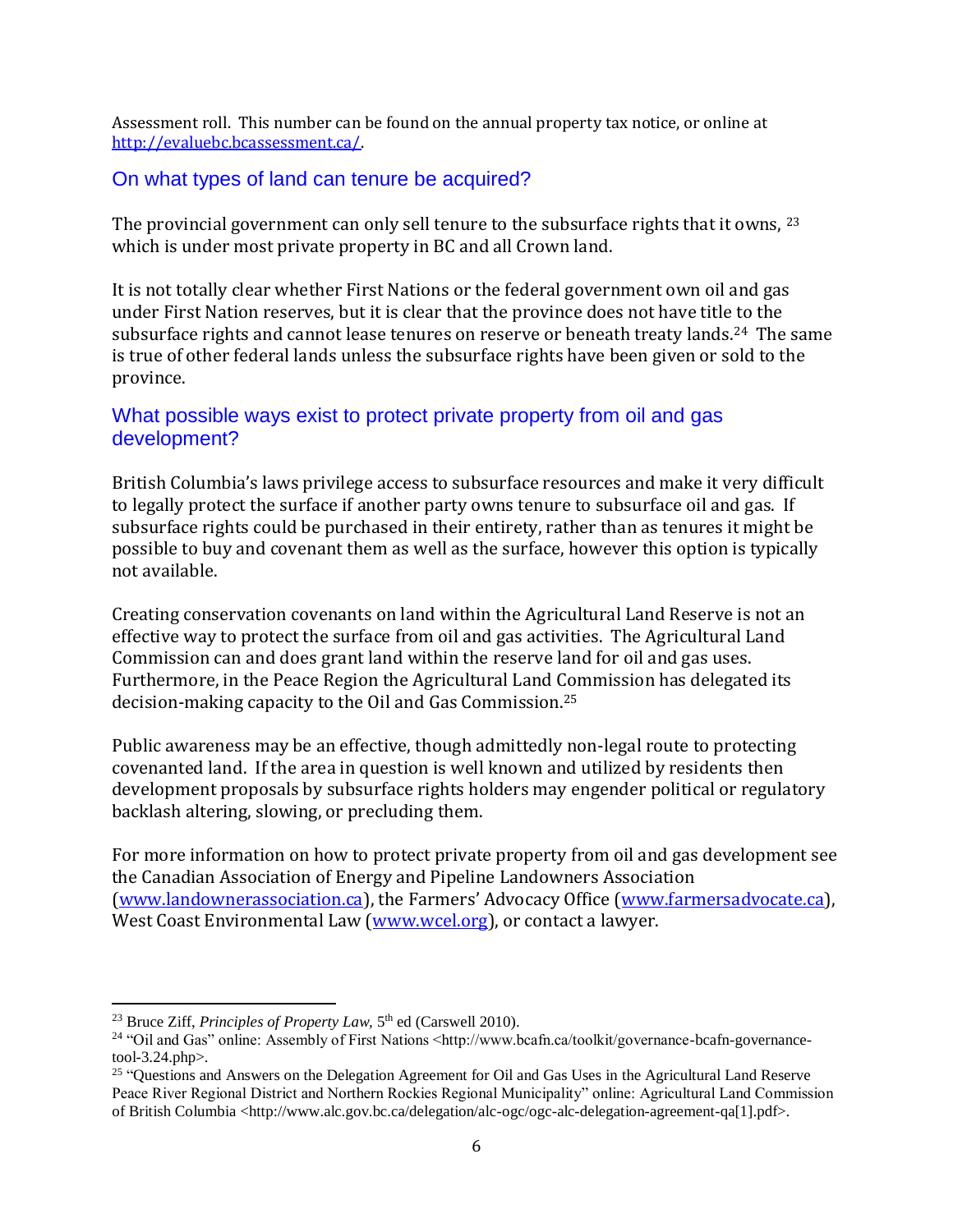# <span id="page-6-0"></span>Mineral Claims and Conservation Covenants in BC

# <span id="page-6-1"></span>What is the difference between surface and subsurface rights?

Quite simply, surface rights refer to any right in land that is not a mining right. A person who owns surface rights is a person to whom the surface rights of land have been granted, sold, leased or located.<sup>26</sup> Mineral and petroleum rights relate to the resources located in, on or under a piece of land.

The Government of B.C. has granted subsurface rights to minerals and petroleum in British Columbia separately from surface rights since the 1890s. This means that most fee simple titles to property do not include the subsurface rights. Some small areas of the province that were colonized early, such as parts of Vancouver Island and the Fraser Valley still have linked surface and subsurface rights, but it is rare.<sup>27</sup> Subsurface oil and gas rights on Crown and fee simple land, some 99 plus percent of the province, are owned by the province and sold by auction to the highest bidder.<sup>28</sup>

# <span id="page-6-2"></span>Who owns subsurface minerals?

Very early on in the history of land sales in what is now British Columbia some freehold parcels came with attached subsurface mineral rights, these are quite rare but do exist.29 A second regime where subsurface mineral rights were sold as "Crown granted 2 post claims" or Crown Grants existed until 1957, this form of tenure is less common, requires annual mineral tax payments and is not governed by the *Mineral Tenure Act*, but rather the *Mines Act*. 30

Any other mineral rights - those not attached to surface land or sold in Crown grants - are owned by the province and granted as claims, which are tenures, much like oil and gas tenures.<sup>31</sup> In order to acquire a mineral claim you must have a valid free mining certificate.<sup>32</sup>

<sup>29"</sup>Mineral Titles Information Update" online: Ministry of Energy and Mines, page 2

<http://www.empr.gov.bc.ca/Titles/MineralTitles/mto/about/intro/Pages/MineralPlacerRights.aspx>.

<sup>31</sup> "Mineral Titles Information Update" online: Ministry of Energy and Mines, page 3

<http://www.empr.gov.bc.ca/Titles/MineralTitles/Notices/InformationUpdates/Documents/InfoUpdate7.pdf>. <sup>32</sup> *Mineral Tenure Act,* RSBC 1996, c 292, s 7.

 $\overline{a}$ <sup>26</sup> Lara McGuire and Jonquille Pak, "Understanding Mining Rights in Ontario" online: Canary Institute <http://www.canaryinstitute.ca/publications/Understanding\_Mining\_Rts.pdf>.cc

 $27$  "Petroleum and Natural Gas Rights in British Columbia" online: BC Ministry of Energy and Mines <http://www.empr.gov.bc.ca/Titles/OGTitles/Documents/PNGrightsinBC.pdf>.

<sup>&</sup>lt;sup>28</sup> "Petroleum and Natural Gas Rights in British Columbia" online: BC Ministry of Energy and Mines <http://www.empr.gov.bc.ca/Titles/OGTitles/Documents/PNGrightsinBC.pdf>.

<sup>&</sup>lt;http://www.empr.gov.bc.ca/Titles/MineralTitles/Notices/InformationUpdates/Documents/InfoUpdate7.pdf>. <sup>30"</sup>Mineral and Placer Rights in British Columbia" online: Ministry of Energy and Mines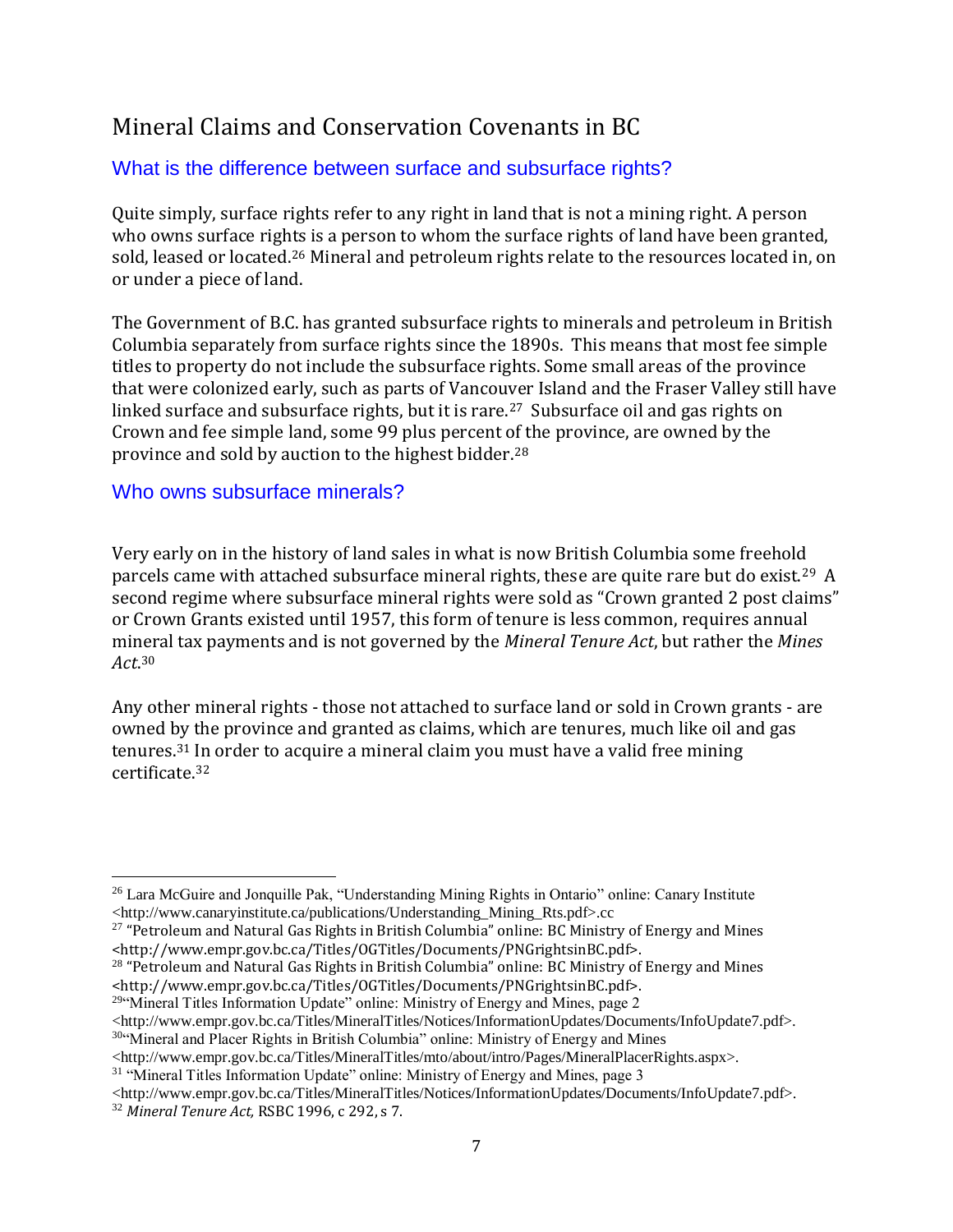According to the Supreme Court decision in *Delgamuukw* aboriginal title is protected by s.35 of the *Constitution Act, 1982*.<sup>33</sup> Minerals beneath land subject to aboriginal title have by definition not been surrendered to the Crown and remain the property of the relevant band. Therefore, one view is that if a particular area is found to be subject to aboriginal title, then the band owns the minerals and the rights to them must first be surrendered to the Crown before they may be sold to a third party.<sup>34</sup>

# <span id="page-7-0"></span>Can surface landowners exclude miners?

### <span id="page-7-1"></span>**WHAT IS A FREE MINER?**

A free miner is a person or corporation who holds a free mining certificate.35 These may be obtained for a fee of \$25.36 A free mining certificate is required to purchase a mineral claim (subsurface rights) but free miners do not have to own the underlying mineral rights in order to have access rights for the purpose of exploration.<sup>37</sup>

# <span id="page-7-2"></span>**FREE MINERS WITHOUT MINERAL TENURE**

Landowners have the power to exclude most people from their property, but this authority does not extend to free miners in most situations, even if the free miner does not own subsurface mineral title. Free miners without mineral tenure have rights to explore and search for minerals on most land. Exceptions to this general rule are:

- Land occupied by a building;
- The commonly used area around an inhabited house:
- Orchard land:
- Cultivated land:
- Protected heritage property;
- $\bullet$  Land in a park.<sup>38</sup>

To put it another way, an individual with a free mining certificate has permission to trespass for the purposes of exploration.<sup>39</sup>

# <span id="page-7-3"></span>**FREE MINERS WHO HOLD MINERAL TENURE**

Landowners have even fewer rights of exclusion with respect to holders of mineral title. Free miners in BC who hold subsurface mineral rights are only prohibited from mining if:

- There is a mining prohibition in that area under the *Environment and Land Use Act*;
- The area is a designated park under the *Local Government Act*;
- The area is a designated park or ecological reserve under the *Protected Areas of British Columbia Act*;
- The area is an ecological reserve under the *Ecological Reserve Act*;

aandc.gc.ca/eng/1100100014174/1100100014179>.

 $\overline{a}$ 

<sup>33</sup> "Resolving Aboriginal Claims – A Practical Guide to Canadian Experiences" online: Ministry of Aboriginal Affairs and Northern Development Canada <http://www.aadnc-

<sup>34</sup> Brian Slattery, "The Nature of Aboriginal Title", in Owen Lippert ed., *Beyond the Nass Valley: National Implications of the Supreme Court's* Delgamuukw *Decision* (Vancouver: Fraser Institute, 2000), pages 17–18. <sup>35</sup> *Mineral Tenure Act,* RSBC 1996, c 292, s 1.

<sup>36</sup> BC Reg 529/2004, schedule B.

<sup>37</sup> *Mineral Tenure Act,* RSBC 1996, c 292, s 11.

<sup>38</sup> *Mineral Tenure Act,* RSBC 1996, c 292, s 11(2).

<sup>39</sup> Kendyl Salcito "'War Brewing' Over Mining Rights in Rural British Columbia" online: The Tyee <http://thetyee.ca/News/2006/06/14/MiningRights/>.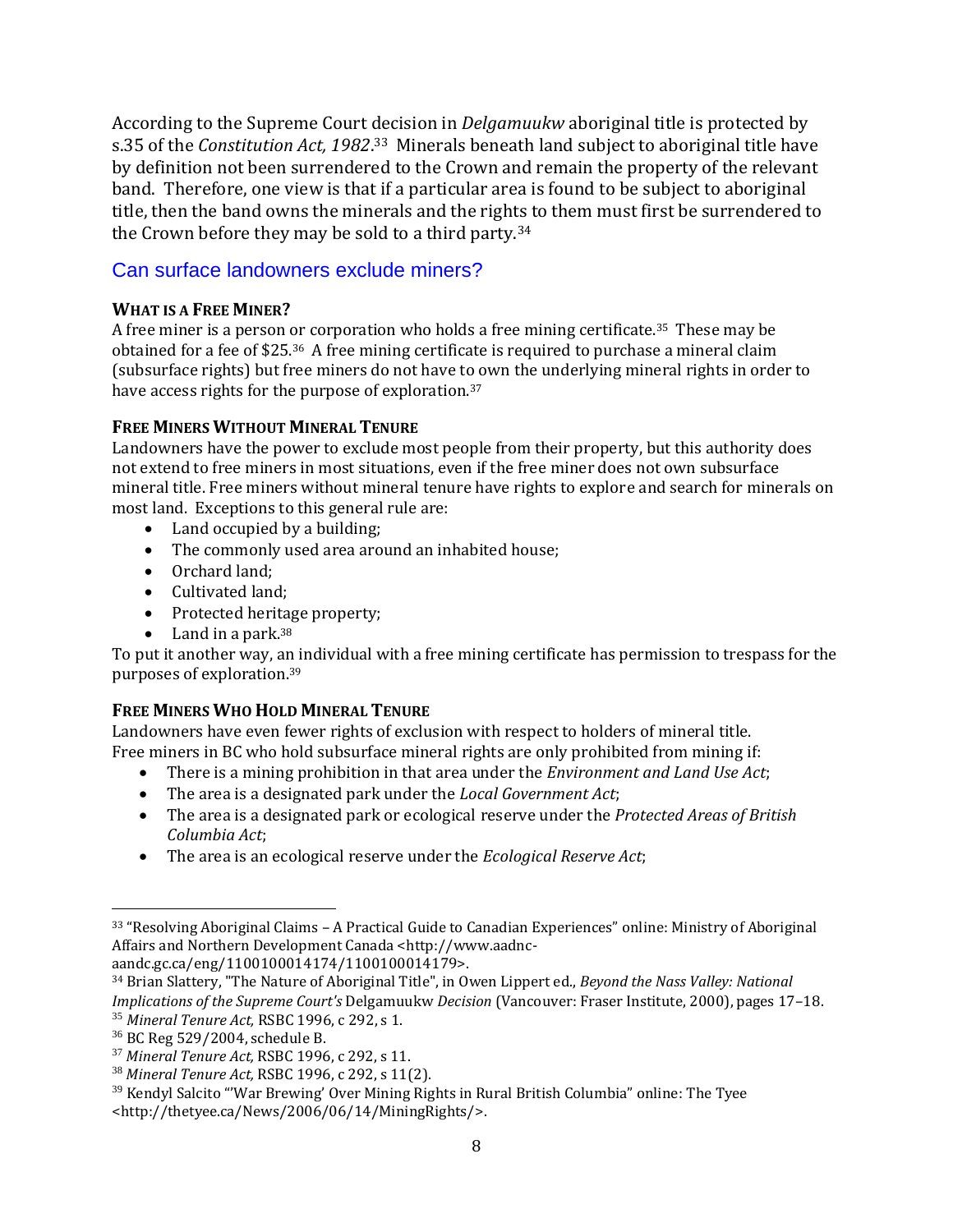• The area is a protected heritage property.<sup>40</sup>

Covenants, easements, or other restrictions on land will not limit the access of mineral titleholders.<sup>41</sup> Private land must fall into one of the above exceptions in order to ensure the ability to exclude mineral tenure holders.<sup>42</sup> The Surface Rights Board, which also enforces access rights to private land in the oil and gas industry, is the administrative body in charge of mediating and arbitrating the rights of access to which a mineral titleholder is entitled. When making an arbitration decision or undertaking a mediation it may consider a range of factors including; whether the land is occupied, has a dwelling house, is an orchard, or is cultivated before making access and compensation orders.<sup>43</sup> Surface access orders may take into account a landowner's concerns about disruption, but ultimately the legal regime favours the granting of access.<sup>44</sup>

#### <span id="page-8-0"></span>**HOLDERS OF CROWN GRANTS**

Crown grants may specify the mineral rights conferred, or if silent, the rights included depend on what version of the *Mineral Act* was in force at the time of the grant.45 If rights to access the granted minerals are not expressly described they will be implied.46 This is a particularly complex area of law and a lawyer should be consulted in the event that a subsurface owner represents ownership of a Crown Granted 2 Post Claim.

### <span id="page-8-1"></span>What rights come with ownership of subsurface minerals?

Mineral claims include rights of access for the purposes of exploration and subsequent production.47 The only land use designations that will preclude mining access for either exploration or production are:

- A mining prohibition under the *Environment and Land Use Act*;
- A park under the *Park Act* or a regional park under the *Local Government Act*;
- A park or ecological reserve under the *Protected Areas of BC Act*;
- An ecological reserve under the *Ecological Reserve Act*;
- A protected heritage property.<sup>48</sup>

#### <span id="page-8-2"></span>**EXPLORATION**

 $\overline{a}$ 

If a claim holder (owner of mineral tenure for a specific area) desires access for the purposes of collecting less than 1,000 tones of ore it will be granted if three items are obtained:

- A permit for mine exploration under the *Mines Act*;
- Written approval of the Chief Inspector of Mines for the issuance of a *Forest Practices Code* special use permit;

<http://businesslawblog.ahbl.ca/2012/08/31/understanding-title-searches-undersurface-rights/>.

<sup>40</sup> *Mineral Tenure Act,* RSBC 1996, c 292, s 14(5).

<sup>41</sup> *Mineral Tenure Act,* RSBC 1996, c 292, s 15(5)

<sup>42</sup> *Mineral Tenure Act,* RSBC 1996, c 292, ss 15(5)(a), 11(2).

<sup>43</sup> *Mineral Tenure Act,* RSBC 1996, c 292, s 19.

<sup>44</sup> "Mining Orders" online: Surface Rights Board of British Columbia

<sup>&</sup>lt;http://www.surfacerightsboard.bc.ca/BoardDecisions/MiningAndMineralOrders.aspx>.

<sup>45</sup> Ryan Howe, "Understanding Title Searches: Undersurface Rights" online: Business Law Blog

<sup>46</sup> Ian Cassie, "Mineral Rights in British Columbia: An Overview" online: Fasken Martineau page 2

<sup>&</sup>lt;http://www.fasken.com/files/Publication/c7329451-42c2-4879-b5fb-

<sup>926</sup>be6029aa2/Presentation/PublicationAttachment/3ff4efb8-5379-4a24-9e09-

b065c416d40a/WIC\_MINERAL\_RIGHTS\_IN\_BC.PDF>.

<sup>47</sup> *Mineral Tenure Act,* RSBC 1996, c 292, ss 11, 14.

**<sup>48</sup>** Mineral Tenure Act, RSBC 1996, c 292, s 14.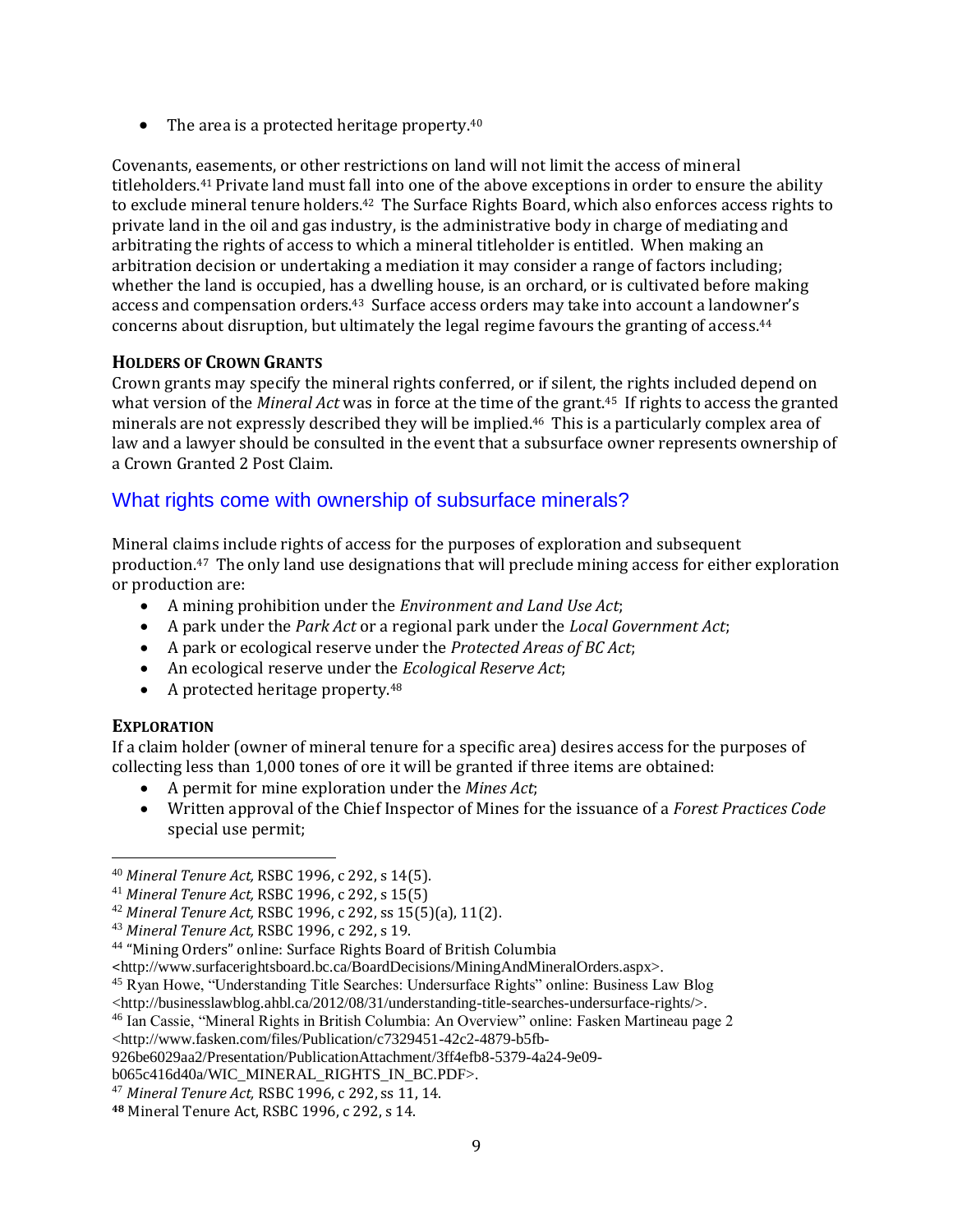A *Forest Practices Code* special use permit.

The Minister has discretion to refuse approval of the special use permit after considering possible access options.

#### <span id="page-9-0"></span>**PRODUCTION**

If exploration is fruitful a claim holder may apply for a mine permit under the *Mines Act*. <sup>49</sup> In the event that expropriation of the land is necessary because it has a severe impact on the surface rights, compensation is determined under the *Expropriation Act*.

# <span id="page-9-1"></span>How does one determine who owns subsurface minerals?

Mineral tenure is known as a chattel interest and as such is not registered on title. In many cases it can be found usin[g www.mtonline.gov.bc.ca](http://www.mtonline.gov.bc.ca/) but because of the complex history surrounding mineral grants a landowner who is unsure about ownership of subsurface minerals should consult a lawyer for certainty.

# <span id="page-9-2"></span>How does a new mineral claim affect an existing covenant?

Mineral rights holders are entitled to access, exploration, and extraction despite the existence of a conservation covenant. A recent example occurred on Pender Island in 2012 when a mineral claim was staked beneath several existing conservation covenants.<sup>50</sup> Once a claim has been staked the surface rights that accrue to the holder take precedence over an existing covenant.<sup>51</sup>

Compensation for "damage caused by entry, occupation or use" is payable to the owner of the surface land under the *Mineral Tenure Act*. The amount is determined by negotiation with the miner or through the Surface Rights Board.52 If private land is taken for the purposes of access to a mineral claim then compensation is paid by the tenure-holder according to the *Expropriation Act*. 53

# <span id="page-9-3"></span>How does an existing mineral claim affect the registration of a new covenant?

Covenants on surface land may be put in place despite the fact that someone other than the surface landowner has tenure to the mineral rights. However, the covenant will not alter the legal access rights for mineral tenure holders found in sections 11.1 and 14 of the *Mineral Tenure Act*. 54

# <span id="page-9-4"></span>How does one acquire a mineral claim?

 $\overline{a}$ 

<sup>49</sup> *Mines Act,* RSBC 1996, c 293, s 10.

<sup>50</sup> Jessica Clogg, "Modernizing BC's Free Entry Mining Laws for a Vibrant, Sustainable Mining Sector" online: West Coast Environmental Law and Fair mining Collective

<sup>&</sup>lt;http://wcel.org/sites/default/files/publications/WCEL\_Mining\_report\_web.pdf>.

<sup>51</sup> *Mineral Tenure Act,* RSBC 1996, c 292, s 14(5).

<sup>52</sup> *Bepple v Western Industrial Clay Products,* 2004 BCCA 497; *Tilava Mining Corporation v Louise Eccles* (2006), online: Mediation and Arbitration Board, Surface Rights Board of British Columbia

[<sup>&</sup>lt;http://www.surfacerightsboard.bc.ca/Documents/OilAndGasOrders/A395.pdf>](http://www.surfacerightsboard.bc.ca/Documents/OilAndGasOrders/A395.pdf); *Mining Right of Way Act,*  RSBC 1996 c 294.

<sup>53</sup> *Mining Right of Way Act,* RSBC 1996 c 294, s 2.

<sup>54</sup> *Mineral Tenure Act,* RSBC 1996, c 292, s 14(5).